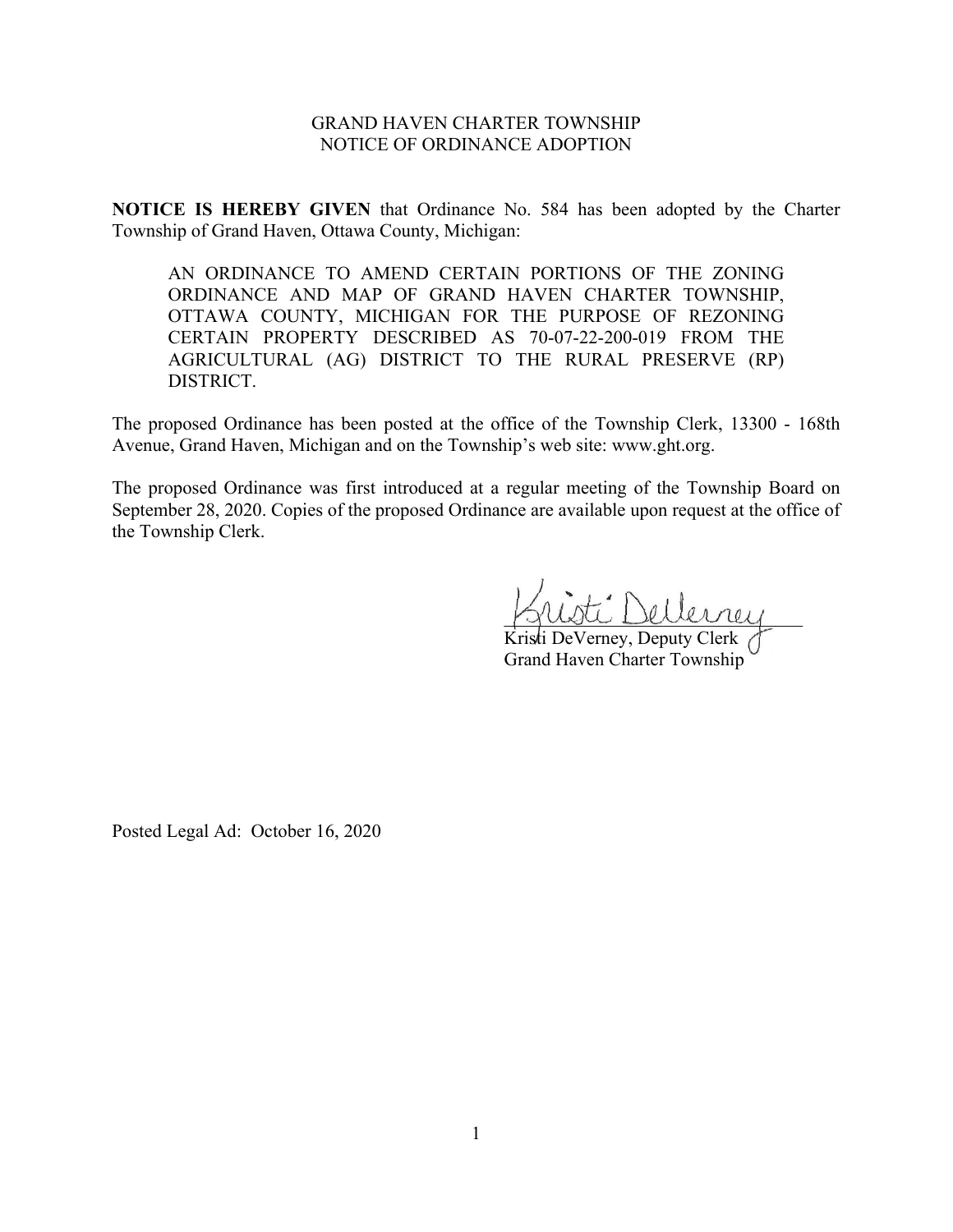## **ORDINANCE NO. 584**

#### **ZONING MAP AMENDMENT ORDINANCE**

AN ORDINANCE TO AMEND CERTAIN PORTIONS OF THE ZONING ORDINANCE AND MAP OF GRAND HAVEN CHARTER TOWNSHIP, OTTAWA COUNTY, MICHIGAN FOR THE PURPOSE OF REZONING CERTAIN PROPERTY FROM THE AGRICUTURAL (AG) DISTRICT TO THE RURAL PRESERVE (RP) DISTRICT.

GRAND HAVEN CHARTER TOWNSHIP, COUNTY OF OTTAWA, AND STATE OF MICHIGAN ORDAINS:

Section 1. Amendment. The Zoning Ordinance and Map of the Charter Township of Grand Haven, Ottawa County, Michigan, the map being incorporated by reference in the Zoning Ordinance for the Charter Township of Grand Haven is be amended so that the following lands shall be rezoned from the Agricultural District (AG) to the Rural Preserve District (RP). The lands are in the Charter Township of Grand Haven, Ottawa County, Michigan, and are described as follows:

### PARCEL NUMBER: 70-07-22-200-019

PART OF NE 1/4 COM N 89D 47M 30S W 70.01 FT FROM NE SEC COR, TH S 0D 55M 06S E 673.25 FT, N 89D 47M 30S W 490.09 FT, S 0D 55M 06S E 980.82 FT, S 63D 19M 35S W 390.38 FT, SE'LY 435.56 FT ALG A 11,084.16 FT RAD CURVE TO LEFT (CHD BEARS S 27D 47M 58S E 435.54 FT), TH S 28D 55M 30S E 514.44 FT ALG A LI WHICH IS 300 FT E'LY OF & PAR WITH E'LY R/W LI OF HWY US-31 TO S LI OF NE 1/4, TH N 89D 40M 07S W 343.86 FT ALG SD S LI TO E'LY LI HWY US-31, TH N 28D 55M 30S W 346.43 FT ALG SD E'LY LI, TH NW'LY 873.62 FT ALG SD E'LY LI ON A 11,384.16 FT RAD CURVE TO RIGHT (CHD BEARS N 26D 43M 36S W 873.41 FT), TH N 65D 10M 07S E 250 FT, N 31D 11M 38S W 169.95 FT TO S LI OF NE 1/4 OF NE 1/4, TH N 89D 43M 48S W 106.66 FT ALG SD S LI TO W LI OF NE 1/4 OF NE 1/4, TH N 0D 54M 44S W 1331.41 FT ALG SD W LI TO N SEC LI, TH S 89D 47M 30S E 1253.69 FT ALG SD N LI TO BEG. SEC 22 T7N R16W 44.67 AC

Section 2. Effective Date. This amendment to the Grand Haven Charter Township Zoning Ordinance was approved and adopted by the Township Board of Grand Haven Charter Township, Ottawa County, Michigan on October 12, 2020, after a public hearing as required pursuant to Michigan Act 110 of 2006, as amended; after introduction and a first reading on September 28, 2020, and after posting and publication following such first reading as required by Michigan Act 359 of 1947, as amended. This Ordinance shall be effective on October 24, 2020, which date is the eighth day after publication of a Notice of Adoption and Posting of the Zoning Map Amendment Ordinance in the *Grand Haven Tribune*, as required by Section 401 of Act 110, as amended. However, this effective date shall be extended as necessary to comply with the requirements of Section 402 of Act 110, as amended.